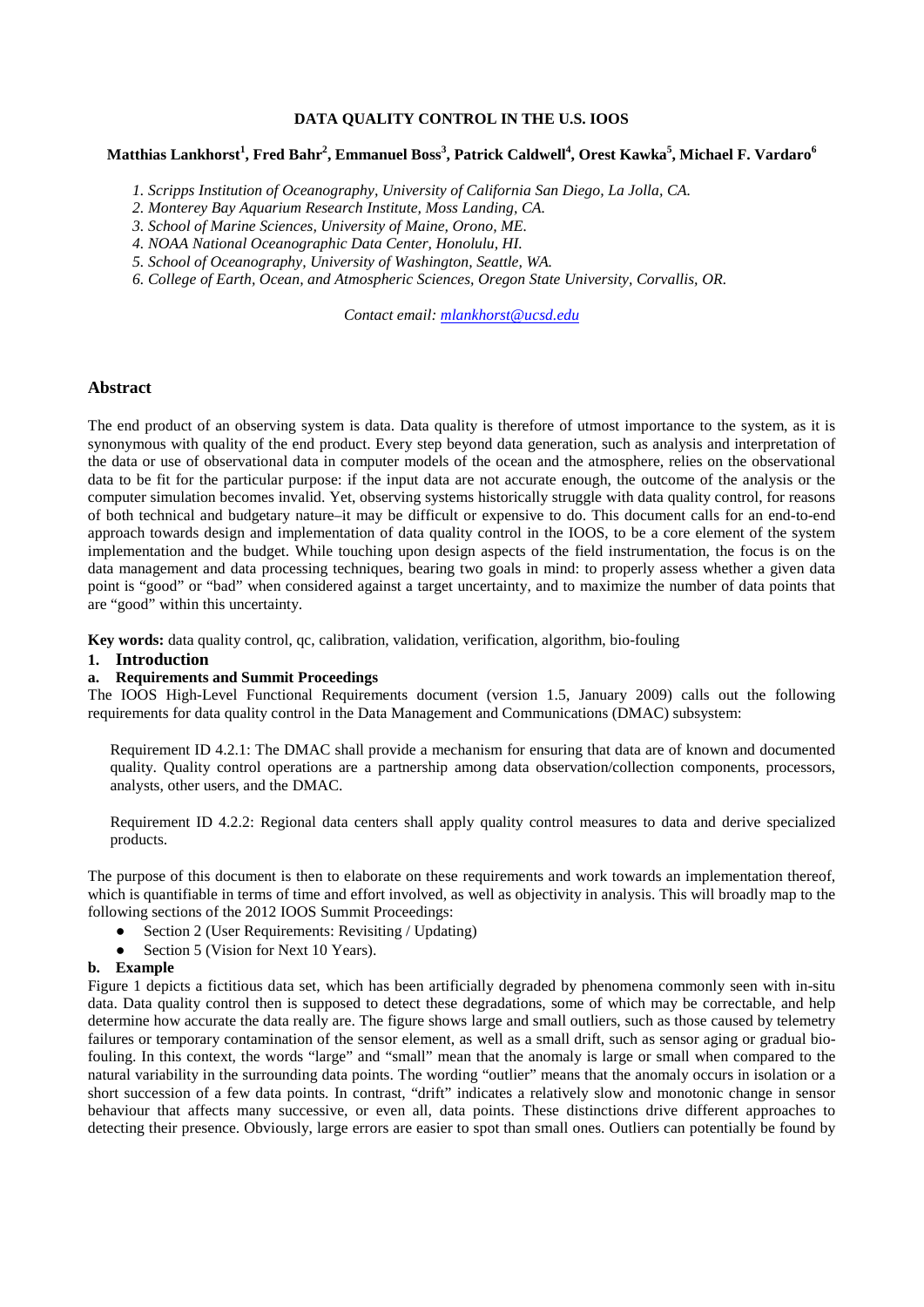comparing against earlier or later values from the same instrument, which is less likely to work for drift since these other data points are erroneous as well.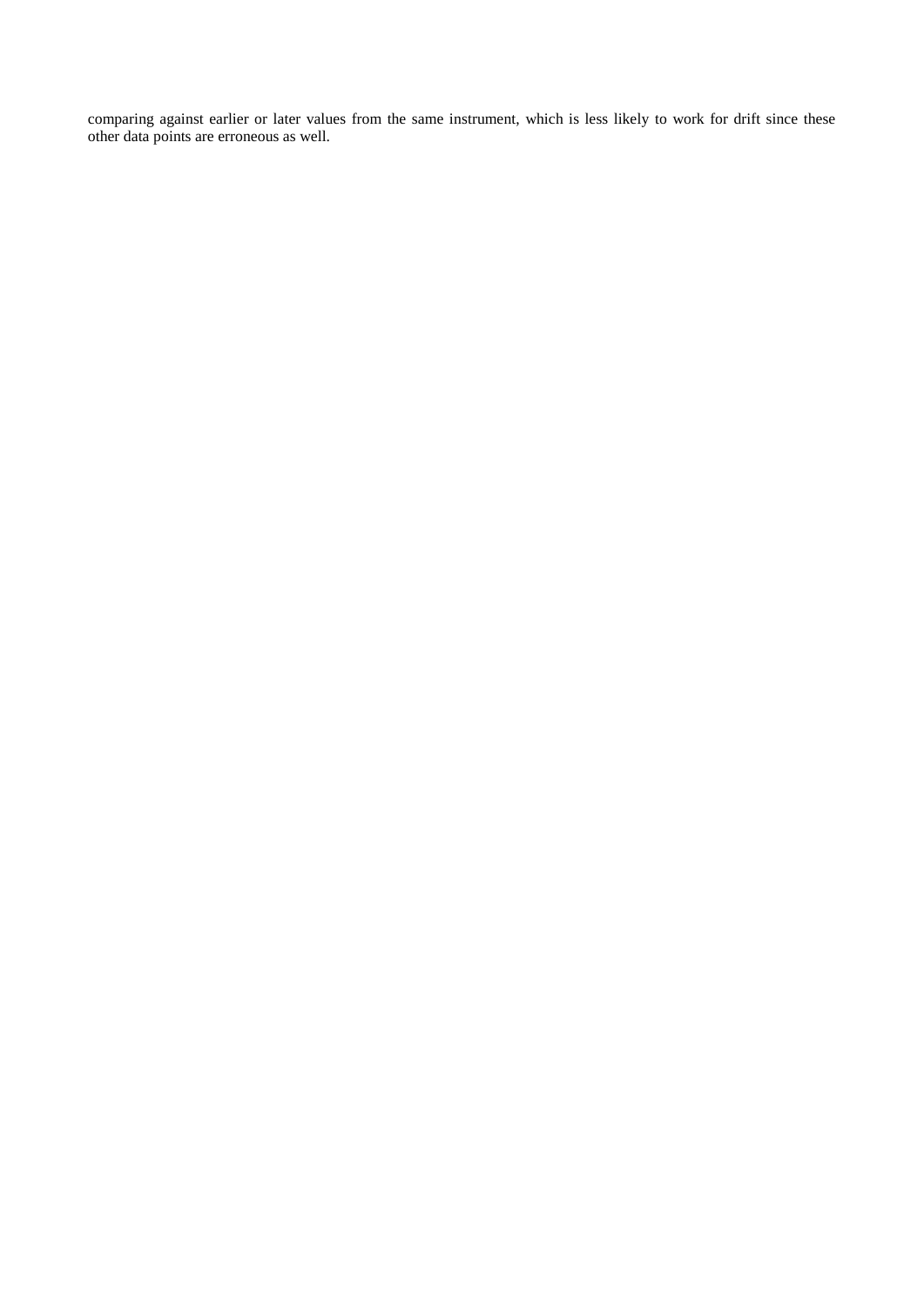*Figure 1: Example of a data set illustrating the failure modes that data quality control ought to address. The data are fictitious, but can be thought of as salinity measurements from a mooring as a function of time. The black arrows denote a (fictitious) target accuracy, data outside of which would be considered bad. Left panel: data as reported by the instrument. Right panel: data as reported by the instrument (red, same as left panel), and in addition the true data (green). The red data have been derived from the green data by artificial modifications introducing three large outliers (marked purple), a temporary episode with a small constant offset (marked blue), and a linear trend increasing with time (marked orange at the end). The challenge is to identify these cases, when only the "red points" are known.*

# **2. Observing System Design**

The vision is for the IOOS to be built such that for each observation made, there is a clear objective, such as a scientific question or a monitoring function, which the observation is supposed to address. Each objective constitutes a high-level functional requirement. Derived from these requirements, there are values for the permissible data uncertainties, and the observing platforms as well as the instruments and the operational cycles are designed to achieve these uncertainties. The resulting data undergo routine quality control, the outcome of which is an assessment of the actual uncertainty of the data. This assessment is available to the user along with the data, as is the documentation about the observational objective and the particular platform design. Availability of this information to the user constitutes the "end-to-end" aspect of data quality from inception at the requirement-level to the final assessment of data quality at the end-product level. Figure 2 shows the hierarchy by which these requirements flow down to the observations, with data quality control as an embedded step.

# **3. Available Technology**

# **a. In-Situ Instrumentation**

As shown in figure 2, the design of the instruments and platforms is an integral part of the process flow between science goals and the resulting data. Therefore, this design process is interwoven with data quality control, as the latter depends on the former. In addition to standard engineering aspects in the design, protection against bio-fouling is a particular concern for marine measurements. The following instrument design options are listed as examples that can improve data quality by reducing the effects of bio-fouling (see also Delauney et al., 2010, and Manov et al., 2004):

- Use of shutters or wipers on optical sensors
- Use of toxins near sensors
- Enclosing sensors in opaque plumbing circuitry together with pumps and toxins
- Use of copper guards or plumbing

*Figure 2: Concept of the design logic of the observing system. The left column shows how the implementation proceeds from a science goal to the final data, and the right column provides some examples for each step along the way.*

Similarly, the following platform design features can improve data quality by reducing bio-fouling:

- Use of anti-fouling paint on all structural underwater surfaces, particularly near sensors, to avoid growth affecting sensors directly and to avoid creating a micro-environment in which the data are not representative of the surrounding environment
- Fencing of surface buoys to protect against seals and other animals
- Deterrents on surface buoys (spikes, wire fences) to protect against bird excrements
- Use of profiling platforms (gliders, floats, moored profilers) to pressure-cycle the platforms and to reduce time spent in the euphotic zone

The following are operational considerations of the instrument life cycle which address issues such as bio-fouling:

- Instrument turn-around cycles should be frequent enough to minimize the effects of bio-fouling and sensor drift.
- Collection of calibration/verification data both at deployment and recovery of instruments, to assess drift inbetween.
	- At recovery, collect these data while the instrument is still in its fouled state (before cleaning and servicing).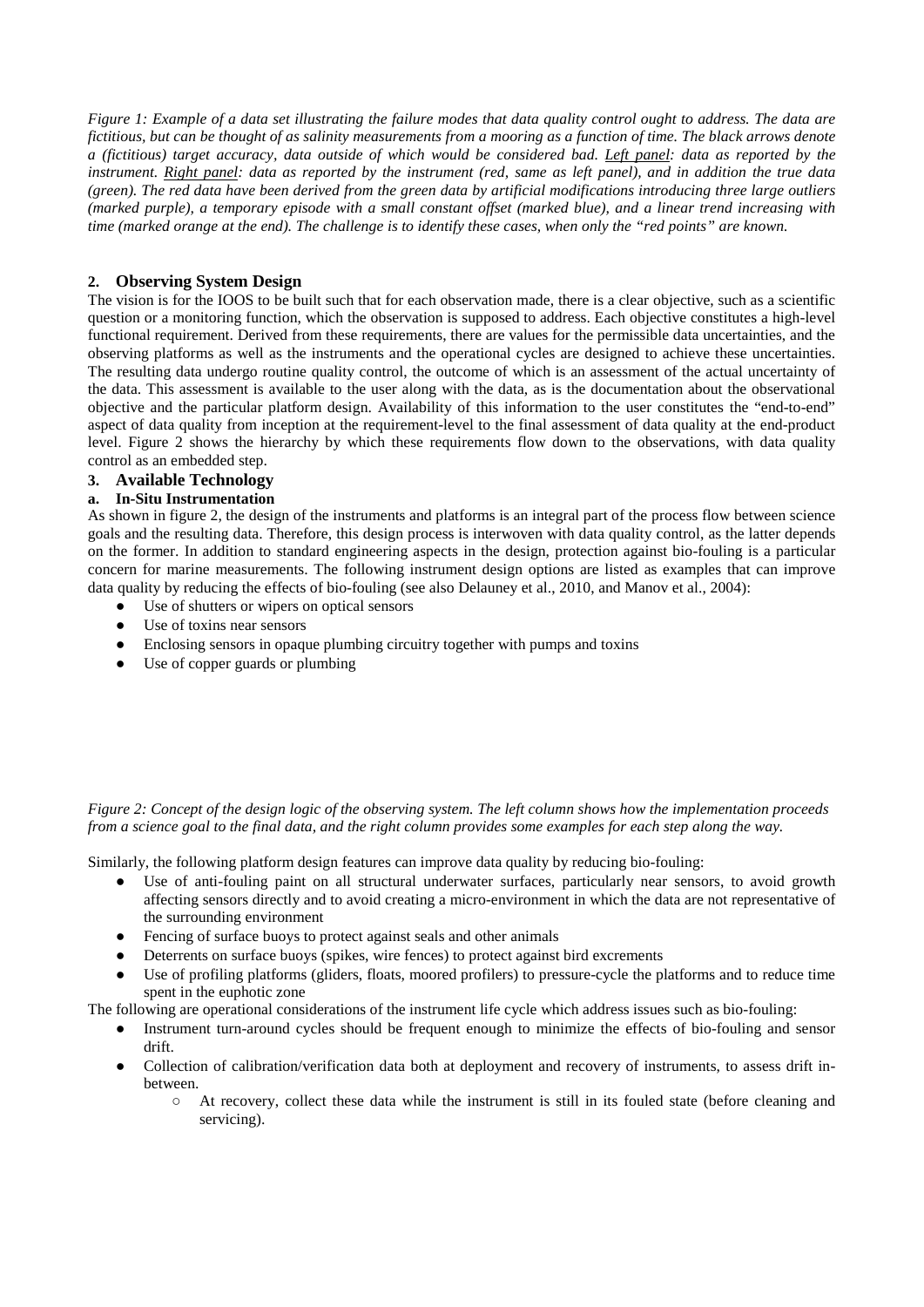- Additional verification points during the mission can improve drift correction to something more appropriate than a simple two-point linear interpolation.
- Proper documentation of each calibration step is paramount, e.g. which computations an instrument already makes internally vs. which ones are adjusted externally. This is to protect against applying the same adjustments twice, and to make re-processing possible e.g. if updated calibration data become available. Preserving and making the raw data available is part of this consideration.

#### **c. Post-Processing**

Most of what is usually called "data quality control" occurs during post-processing, i.e. after the data have been collected, and includes all activities in "software space". One of these steps is to determine possible adjustment factors to the data, based on the calibration and verification data available. This step usually requires human intervention: a data analyst reviews the data, determines and applies the adjustments, and then publishes the updated data product as well as the documentation of the processing steps.

Another component of the post-processing quality control is the detection of outliers and drifts, as shown in figure 1. There are computer algorithms that can automatically detect some of these anomalies, whereas others rely on human inspection of the data. Applicability of one versus the other heavily depends on the particular data product and how stringent the uncertainty requirements are, but as a general rule of thumb, the following apply:

- Platform health monitoring by algorithms that monitor engineering parameters can provide a general indication when data might be compromised due to engineering issues such as low battery voltages, or buoys broken loose and drifting away from their nominal positions. Such monitoring is also routinely used for surface drifters, which have a sensor that detects whether the drogue has broken off the float element. If platform engineering data are available, it is usually simple and straight-forward to implement such checks.
- **Self-contained computer algorithms** examining the data can reliably detect large outliers, but are usually not able to detect small outliers or signal drifts. However, they are essential for real-time data delivery and can reduce the workload for the data quality analyst performing the visual inspection procedures. The real-time data QC algorithms of the Argo project are a prototype example of these kinds of algorithms (see Argo quality control manual). Typical algorithms are range checks that compare data against climatological values, and other filters that search for specific failure modes such as spikes. Another class of algorithms inspects not the data values themselves, but rather, related or ancillary data, in order to assess the quality of the actual data. An example is given by ADCP instruments (acoustic Doppler current profilers). This instrument class measures currents acoustically and also inherently reports correlation values between different acoustic paths as well as echo intensity of the acoustic signals, all of which can be used in fully automated data QC algorithms. There are specific cases where availability of such ancillary information, and analysis thereof, are sufficient to make human inspection obsolete even in cases that demand high data quality. However, this is rarely the case if the data streams from the instrument do not contain multiple and independent parameters.
- **Visual Inspection** of data by a subject-matter expert can often detect small signal drifts and outliers if sufficient ancillary data (e.g. calibration and verification data, engineering data) are available. Depending on the data type and quantity, and the available personnel and financial resources, data thus examined are of the highest quality available. Some software exists to aid the operators by providing aggregate statistics and specialized plots tailored to a particular sensor behaviour. The commonly used T-S diagrams are an example, in that they reveal deviations from historical temperature and salinity relationships with much higher sensitivity than a climatology of each parameter plotted as a function of depth. The delayed-mode QC procedures of the Argo project are a prototype example of procedures combining visual inspection by a human expert with purpose-built software tools to increase efficiency (see Argo quality control manual). In conventional research grants issued to a single investigator, that investigator (or his team of postdoctoral scholars and students) may spend a significant amount of time inspecting and adjusting data before using it in publications. In contrast, in many operational systems such as weather stations there is no human processing at all, perhaps because the uncertainty requirements are not so stringent as to make this a necessity, because the sensors have been sufficiently studied and documented to provide data within the required accuracy over the time they are deployed for, or because the need for real-time data outweighs other needs. As a consequence, observation systems that blend research and operational systems, such as IOOS, typically struggle to find the right balance between research-quality data that requires a certain amount of human processing, and complete automation. There remains a need to develop and adopt semi-automated procedures like those successfully developed by Argo, but for other parameters than temperature and salinity. Known issues with human-operated quality control are inter-operator discrepancy (two operators might come to different conclusions about identical data) and time delay (human processing takes time; a delay of months to years is common).

## **4. Recommendations**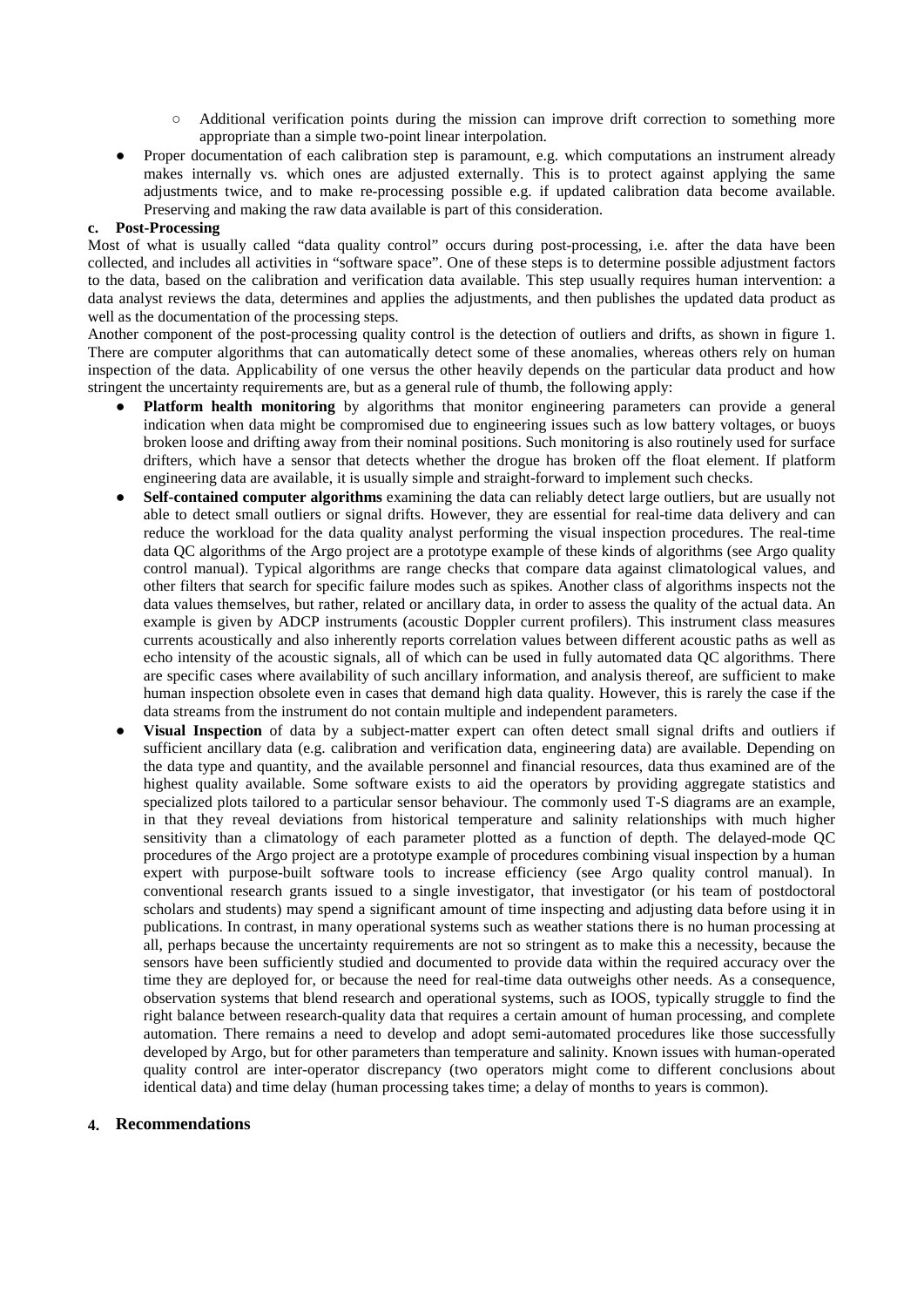The following are recommendations for IOOS development over the next decade:

- Each observing platform should have a clear and documented design approach to mitigate bio-fouling and other data-degrading processes.
- The DMAC and data formats should support storing and distributing such design artefacts along with the data streams, e.g. as links to persistent documents or as embedded metadata.
- Operational cycles and instrument life cycles of IOOS assets should be managed such that bio-fouling and sensor degradation are minimized.
- The scope of requirement ID 4.2.1 should be expanded to apply also to time and location of the measurement, i.e. requiring that time and place are also of known and documented quality.
- Elaborating on requirement ID 4.2.1, the DMAC capability should include metadata fields for data uncertainty, and ancillary QC flags that describe the outcome of specific QC tests, which may either be computer- or human-generated.
- Elaborating on requirement ID 4.2.1, the DMAC capability should include metadata fields that allow a full back-tracing of all calibration steps from the raw data to the final data product, including versioning control of data sets as needed, and should always store the raw data.
- Elaborating on requirement ID 4.2.2, each data provider should have a defined approach to test, and successively flag or correct, for each of the following, balancing the effort against the desired data uncertainty (which should be quantified to the best ability of the operator):
	- gross outliers in the data (suggested implementation: automated algorithms) signal drifts in the data (suggested implementation: pre-deployment and post
	- signal drifts in the data (suggested implementation: pre-deployment and post-recovery calibrations, and additional inter-sensor verification during mission as applicable)
	- small outliers (suggested implementation: computer-aided visual inspection by subject-matter expert)
- Elaborating on requirement ID 4.2.2, IOOS should actively participate in development of data QC techniques to improve our capacity to detect small outliers and signal drifts in data, e.g. by advancing computer algorithms to increase efficiency versus the visual inspection processes by an operator, and to reduce interoperator subjectivity of these inspections.